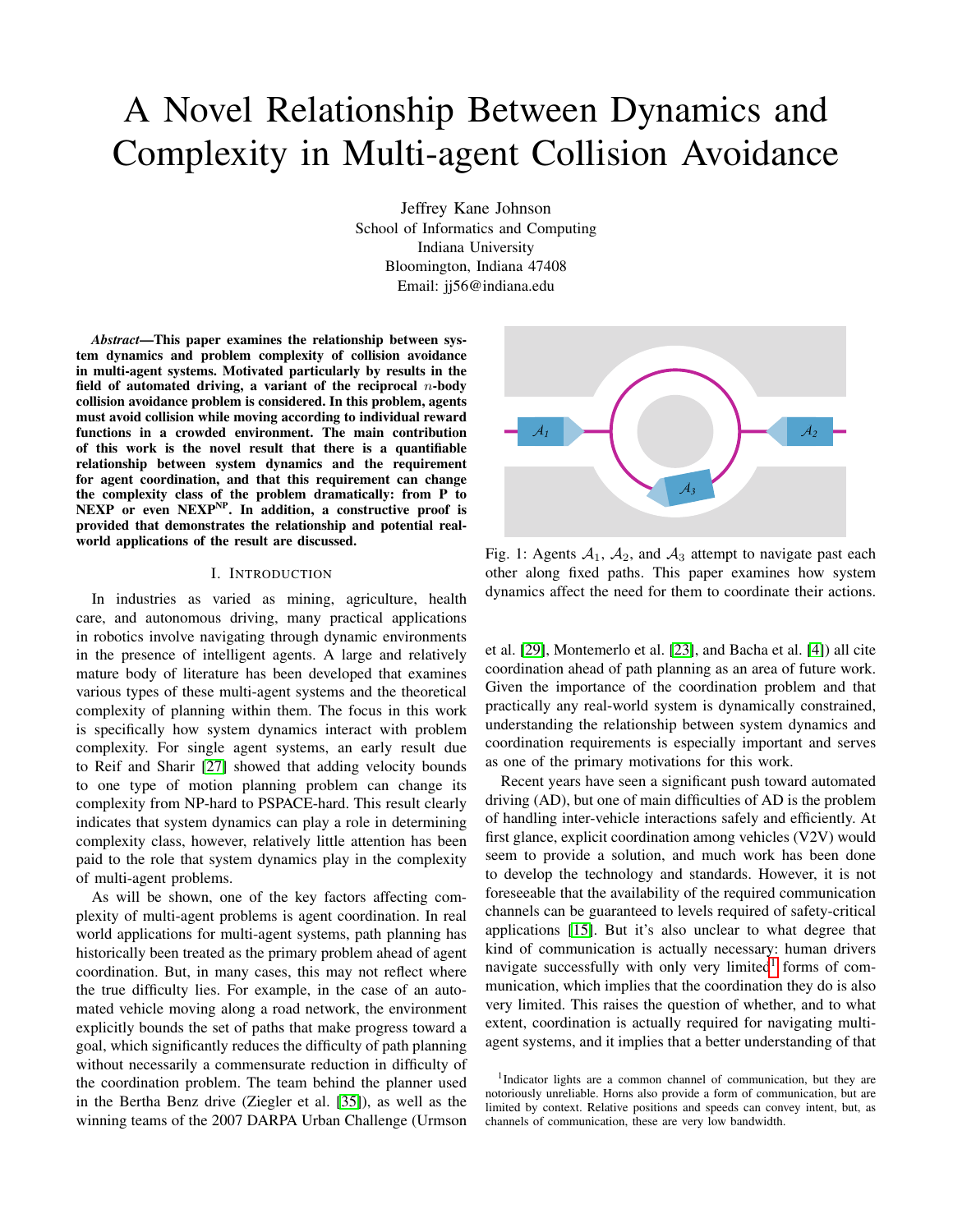requirement will lead to the development of more practical and robust navigation algorithms.

This paper examines agent coordination in a variant of the reciprocal  $n$ -body collision avoidance problem described by van den Berg et al. [\[31\]](#page-9-3). The key insight is that system dynamics can introduce a requirement for coordination where there otherwise would be none, and a constructive proof is given that allows the existence of this requirement to be tested. The importance of the coordination requirement is that once it exists within a system, the space of appropriate models for the problem changes, which changes the complexity class of any solutions to the problem. This result demonstrates the existence of fundamental ties between system dynamics and problem complexity for multi-agent collision avoidance problems.

First a selection of relevant background literature is covered and then the main results of the paper are derived. Finally, future work and conclusions will be discussed.

# II. RELATED WORK

<span id="page-1-3"></span>This section will detail a selection of the large body of relevant work on collision avoidance, planning, and complexity. First several general theoretical complexity results are described, then a brief description of notable solution techniques for multi-agent systems, and, finally, a brief survey of approaches taken in practical solutions is given.

In the absence of dynamic constraints and other moving agents, the problem of planning a collision-free path through an environment is typically referred to as the "mover's problem," which is the problem of moving an articulated polyhedral body through a Euclidean space populated with static polyhedral obstacles. Reif [\[26\]](#page-9-4) showed the general problem to be complete for PSPACE and the classical problem, referred to as the "piano mover's problem," where the moving body is a rigid polyhedron moving in  $\mathbb{R}^2$  or  $\mathbb{R}^3$ , to be in P under the condition that geometric constraints can be expressed algebraically. Work by Halperin and Sharir [\[14\]](#page-8-2) further showed near quadratic bounds for the  $\mathbb{R}^2$  case. The multi-body variant of the piano mover's problem, known as the "warehouseman's problem," was shown by Hopcroft et al. [\[17\]](#page-9-5) to be PSPACEhard. Reif and Sharir [\[27\]](#page-9-0) additionally showed that introducing agents that follow fixed-trajectories into the piano mover's problem for  $\mathbb{R}^3$  changes the complexity class of the problem to NP-hard, and that adding velocity bounds makes the problem PSPACE-hard.

For multiple agents following non-fixed trajectories, the problem is generally formulated in terms of sequential decision making in a discretized space rather than geometric motion in a continuous space. When planning for these agents can be done independently while still achieving a jointly optimal solution, the problem can be formulated as a type of Markov decision process (MDP), which Papadimitriou and Tsitsiklis [\[24\]](#page-9-6) showed belongs to complexity class P. However, as noted by Boutilier [\[8\]](#page-8-3), independent planning cannot be guaranteed in general to result in a globally optimal plan. For global optimality to be guaranteed, joint planning must occur.

While typical centralized<sup>[2](#page-1-0)</sup> joint planning problems can also be formulated as types of MDP's, and therefore belong to P, others, such as the unlabeled<sup>[3](#page-1-1)</sup> variant, are PSPACE-hard. For decentralized problems Bernstein et al. [\[7\]](#page-8-4) showed that for cooperative[4](#page-1-2) agents this class of problems is at least complete for NEXP in both the jointly fully-observable (DEC-MDP) and jointly partially-observable (DEC-POMDP) cases. Goldsmith and Mundhenk [\[13\]](#page-8-5) showed the non-cooperative version of this problem, the partially-observable stochastic game (POSG), to be complete for NEXP<sup>NP</sup>.

In the context of collision avoidance in multi-agent systems, Fiorini and Shiller [\[10\]](#page-8-6) introduced the notion of "velocity obstacles" to address the pairwise collision avoidance problem. In this approach the set of velocities resulting in collision between a robot and another moving agent are computed explicitly, and this set is called the velocity obstacle (VO). Collision avoidance is then guaranteed by assigning velocities outside the VO to the agent. Fraichard and Asama [\[12\]](#page-8-7) described the more general idea of an "inevitable collision state" (ICS) as a "state for which, no matter what the future trajectory followed by the system is, a collision with an obstacle eventually occurs." Similar state descriptors had been proposed by LaValle and Kuffner [\[21\]](#page-9-7). Owing to the inherent computational complexity of the ICS representation, Bekris [\[5\]](#page-8-8) examined sampling-based approximation methods. The Optimal Reciprocal Collision Avoidance (ORCA) framework introduced by van den Berg et al. [\[31\]](#page-9-3) expanded the ideas of VO and ICS to first-order multi-agent systems. Later, van den Berg et al. [\[32\]](#page-10-1) extended their results to consider second-order constraints. Pairwise collision avoidance for holonomically constrained systems was demonstrated by Wilkie et al. [\[34\]](#page-10-2) and extended to general multi-agent systems by Alonso-Mora et al. [\[2\]](#page-8-9). When coordination among agents is allowed, Bekris et al. [\[6\]](#page-8-10) demonstrated that non-collision can be guaranteed for a broad class of de-centralized motion planning problems. Shoham and Tennenholtz [\[28\]](#page-9-8) describe an alternate approach to these types of problems that imposes artificial rules, or "social laws," on agent coordination in order to remove the need for online coordination altogether.

The distinction between sequential decision making problems and continuous geometric motion planning problems is typically formulated mathematically as the problem of choosing among a finite number of homotopy channels in some state space (decision making), and generating actuation commands to navigate those channels (motion planning). In practice, most interesting problems have characteristics of both problem types, and therefore are hybrid problems with hybrid solutions. An early approach from Kambhampati et al. [\[20\]](#page-9-9) solved these hybrid problems by interleaving graph planning

<span id="page-1-1"></span><sup>3</sup>"Unlabeled" refers here to the idea that multiple agents must reach multiple goal positions without concern for which agent reaches which goal.

<span id="page-1-0"></span><sup>&</sup>lt;sup>2</sup>"Centralized" planning problems are those in which a central planner coordinates the motions of all agents. In "decentralized" problems, each agent invokes its own planner.

<span id="page-1-2"></span><sup>4</sup> "Cooperative" here means that agents have a *shared* reward function. In contrast, "non-cooperative" means that each agent only optimizes for positive outcomes for some subset of all agents.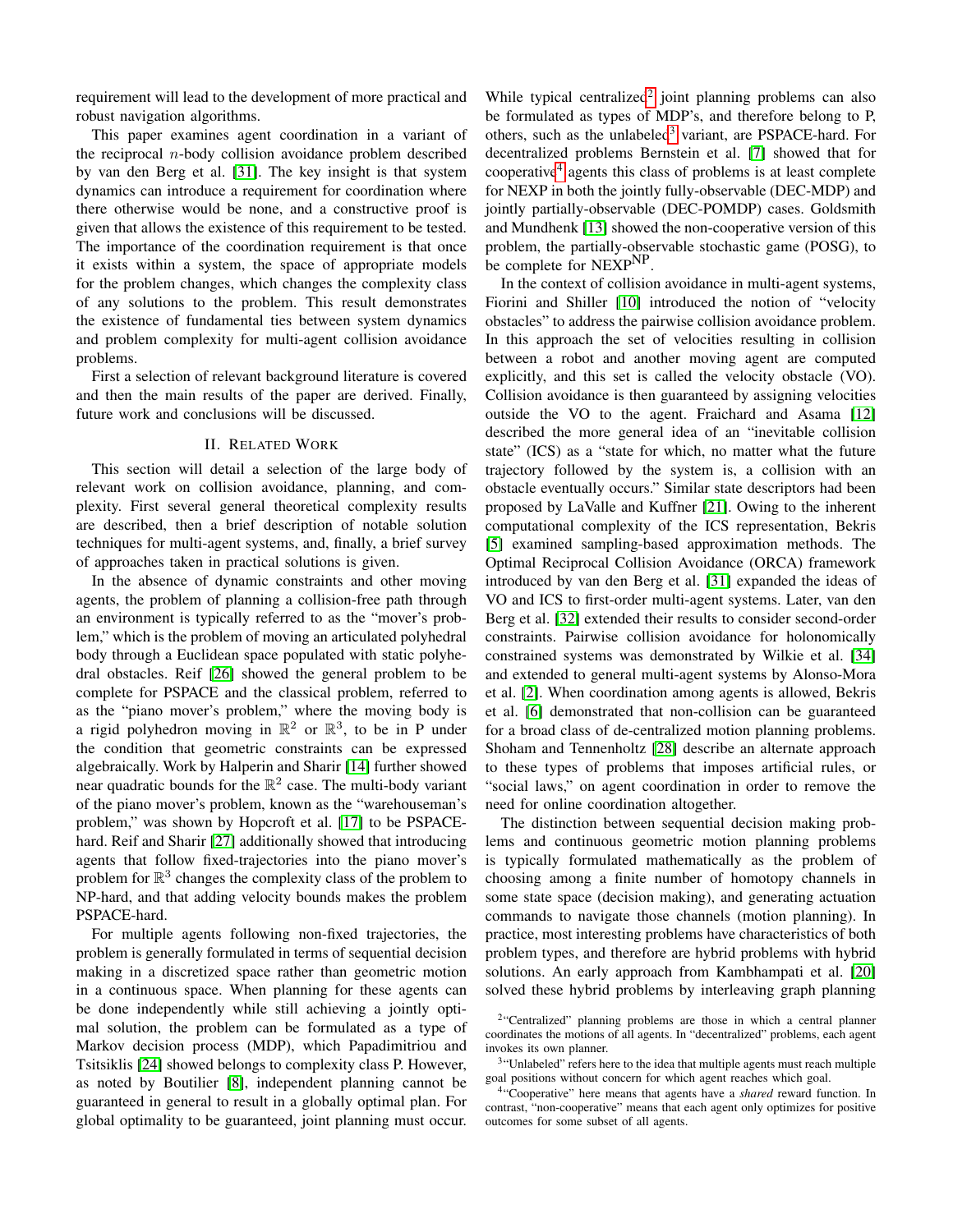<span id="page-2-5"></span>

*stopping path*  $ASP(\mathcal{A}(s), p)$  is the minimal set of states  $\mathcal{A}$  must occupy while coming to zero velocity from  $s$  along  $p$ . Here disc agent A starts on the left and comes to a stop in the upper right. In the illustration the motion is discretized at fixed time intervals, so the spacing between steps indicates relative speed.



(b) For a given agent state  $A(s)$  and complete set of followable paths P, the *absolute stopping region*  $ASR(A(s), P)$  is the union of all ASPs over P. This illustration shows the ASR for disc agent  $A$  from (a). The region is plotted by sampling agent trajectories generated by sweeping steering commands from hard right to hard left.

Fig. 2: Illustrations of the shapes of an ASP (Definition [6\)](#page-3-0) and an ASR (Definition [7\)](#page-3-1) for a hypothetical disc agent following constant control trajectories with unicycle dynamics traveling along a 2D plane. System was initialized with nonzero velocity, bounded deceleration, and bounded yaw rate.

with motion planning in pre-defined discrete spaces. Later, Kaelbling and Lozano-Pérez [\[19\]](#page-9-10) dealt with uncertainty and introduced sophisticated task description languages. When the topography of the state space is not known beforehand, Alterovitz et al. [\[3\]](#page-8-11) introduced a sampling-based approach that can be used to construct roadmaps in the state space.

## III. PROBLEM DESCRIPTION

As stated earlier, this paper examines agent coordination under a variant of the reciprocal  $n$ -body collision avoidance problem described by van den Berg et al. [\[31\]](#page-9-3). In the formulation used here, the problem is generalized slightly to allow general system dynamics, and to make each agent's task to choose an appropriate control command rather than velocity:

<span id="page-2-0"></span>**Problem 1.** Let  $\mathbb A$  be a set of agents navigating a shared space with a shared reference frame and assume that collision

is never inevitable in the initial system state. Assume each agent can fully observe the instantaneous dynamic state of the environment. Assume global constraints on dynamics, and that each agent moves according to a unique decision process. Each agent may assume with certainty that other agents will prefer both to avoid collision and to avoid causing collision, but that otherwise the future actions of other agents are not generally observable. Agents may coordinate, or negotiate, their future actions via communication under the following restrictions:

- 1) Communications are strictly pairwise
- 2) Agents may only communicate with regard to their own actions (that is, they may not relay information)
- 3) There is always some non-zero cost associated with communication

The question is: when  $|A| > 2$ , how can a given agent choose a control with the guarantee that it will be possible for *all* agents to remain collision free for some time horizon?

The focus of this paper is on how system dynamics affect the model space and complexity of Problem [1.](#page-2-0)

## *A. Notations and Definitions*

Assume all agents operate in a shared workspace  $W$ , and let S denote the time-augmented state space  $[11]$  for all agents. Let  $\Phi$  denote the set of all control trajectories<sup>[5](#page-2-1)</sup> where for each  $\phi \in \Phi$  the state of an agent A at time t from start state  $s_0 \in \mathcal{S}$ under control trajectory  $\phi$  is  $s_t = \phi(s_0, t)$ . Let  $\mathcal{A}(s)$  denote the region of state space occupied by agent  $A$  at state  $s$ .

<span id="page-2-6"></span>Definition 1. The actions of two agents are said to require *coordination* when the feasibility of either agent's actions cannot be guaranteed independently of the actions of the other.

**Definition 2.** For a given agent A an *obstacle*  $(O)$  is a member of the set of obstacles  $\mathbb{O}$ , which is defined as<sup>[6](#page-2-2)</sup>:

$$
\mathbb{O}=\mathbb{A}\setminus\mathcal{A}
$$

<span id="page-2-4"></span>**Definition 3.** A *state space obstacle*  $(\mathcal{B}_i)$  is the set of states swept out by an obstacle  $\mathcal{O}_i$  as it is controlled from an initial state  $s_i$  to an infinite time horizon T under  $\phi_i$ :

$$
\mathcal{B}_i = \bigcup_T \mathcal{O}_i(\phi_i(s_i, t))
$$

<span id="page-2-7"></span>**Definition 4.** An *inevitable collision state* (ICS)<sup>[7](#page-2-3)</sup> for an agent  $A$  is a state from which all feasible future trajectories of  $A$ result in collision:

s is 
$$
ICS \leftrightarrow \forall \phi, \exists \mathcal{B}_i, \exists t :: \mathcal{A}(\phi(s,t)) \cap \mathcal{B}_i \neq \emptyset
$$

It is important to note that by Definition [3,](#page-2-4) the computation of ICS space requires knowledge of future control trajectories of all obstacles.

<span id="page-2-8"></span><span id="page-2-2"></span><span id="page-2-1"></span><sup>5</sup>The set of controls is assumed to be shared, but this is not necessary.

<sup>&</sup>lt;sup>6</sup>Non-interacting obstacles (e.g. walls or rolling rocks) follow fixed policies, so coordination with them is never required (or possible). For simplicity, they are excluded from treatment in this paper.

<span id="page-2-3"></span><sup>7</sup>Notations and definitions relating to ICSs are adapted from [\[12\]](#page-8-7).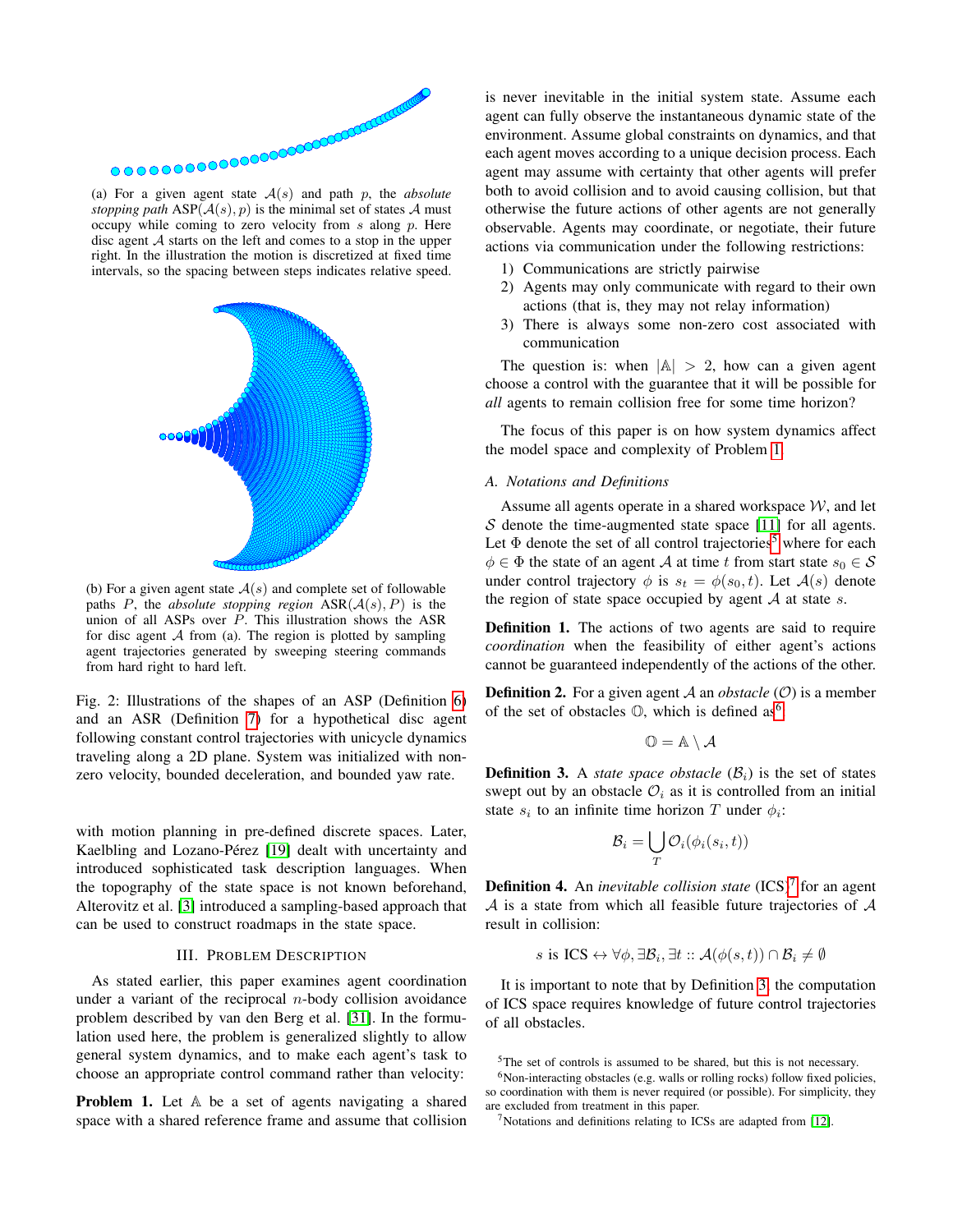Definition 5. A *contingency plan* is a control sequence that an agent can execute that is guaranteed to avoid ICS space.

Definitions [6](#page-3-0) & [7](#page-3-1) below introduce concepts that will aid in the analysis of Problem [1.](#page-2-0) While sufficient to derive the results of this paper, these definitions will be refined in §[IV-E](#page-7-0) to slightly generalize how dynamic systems are described.

<span id="page-3-0"></span>**Definition 6.** For a given agent state  $A(s)$  and path p, the *absolute stopping path*  $ASP(A(s), p)$  is the minimal set of states  $A$  must occupy while coming to zero velocity from  $s$ along p (Figure [2a\)](#page-2-5).

<span id="page-3-1"></span>**Definition 7.** For a given agent state  $A(s)$  and complete set of followable paths P, the *absolute stopping region*  $ASR(\mathcal{A}(s), P)$  is the union of all ASPs over P (Figure [2b\)](#page-2-5):

$$
ASR(\mathcal{A}(s), P) = \bigcup_{P} ASP(\mathcal{A}(s), p)
$$
  
IV. THEORY

This section will derive the main results of the paper. First the necessary notations and definitions are defined, and then the specific conditions are derived for which solutions to Problem [1](#page-2-0) can make non-collision guarantees with and without agent coordination (Definition [1\)](#page-2-6). An explicit problem formulation for Problem [1](#page-2-0) is given and it is shown that the complexity of the problem is directly influenced by system dynamics via the coordination requirement. The section is closed with a discussion of results.

## *A. Relating Dynamics to Coordination*

This section derives the relationship between system dynamics and the requirement for agent coordination under Problem [1.](#page-2-0)

<span id="page-3-2"></span>Lemma 1. *In order to guarantee that any system can remain collision free, at least some reachable subset of ICS space must be computable from any state.*

*Proof:* This follows from Definition [4.](#page-2-7) In order to guarantee that a system can remain collision free, it must only move into states that are *not* in ICS space. To do that, some subset of the *complement* of ICS space must be computable. This equivalently means that some subset of ICS space must be computable.

# <span id="page-3-3"></span>Lemma 2. *Under Problem [1,](#page-2-0) ICS space is not computable without coordination among agents.*

*Proof:* This follows from Definitions [3](#page-2-4) & [4:](#page-2-7) in order to compute ICS space the future control trajectories of *all* agents must be fully observable. However, under Problem [1,](#page-2-0) the future control trajectories are not fully observable without coordination among the agents.

<span id="page-3-7"></span>Theorem 1. *Under Problem [1,](#page-2-0) coordination is required in general for each agent to maintain the ability to remain collision free.*

*Proof:* It follows directly from Definition [5](#page-2-8) that all agents must have a contingency plan in order to guarantee the system can remain collision free. By Lemma [1](#page-3-2) and Definition [5,](#page-2-8) computing a contingency plan requires computing some subset of ICS space. By Lemma [2,](#page-3-3) computing ICS space requires coordination among agents.

Using the ASR concept from Definition [7,](#page-3-1) the requirement for coordination will now be framed in terms of system dynamics.

<span id="page-3-4"></span>**Lemma 3.** *Consider a system with two agent states*  $A_1(s_1)$ *and*  $A_2(s_2)$ *. Let*  $ASR(A_1(s_1), P_1) \cap ASR(A_2(s_2), P_2) = Q$ *. Assume there exist*  $ASP(A_1(s_1), p_1)$  *and*  $ASP(A_2(s_2), p_2)$ *such that neither intersect* Q*. In other words, both* A<sup>1</sup> *and* A<sup>2</sup> *have disjoint stopping paths available. Then neither* s<sup>1</sup> *nor*  $s_2$  *is an ICS.* 

*Proof:* Since the stopping paths are disjoint, by Defini-tion [6](#page-3-0) both agent  $A_1$  and agent  $A_2$  can come to a stop without intersecting. Therefore, collision is not inevitable.

<span id="page-3-6"></span>**Lemma 4.** For a given agent state  $A_i(s_i)$ , let  $ASR(\mathbb{O}, \mathbb{P}) =$  $\cup_i ASR(\mathcal{O}_i(s_i), P_i)$  *be the union of all obstacle ASRs. A contingency plan for agent* A<sup>i</sup> *is guaranteed to exist if there exists*  $ASP(\mathcal{A}_i(s_i), p)$  *such that*  $ASP(\mathcal{A}_i(s_i), p) \cap ASR(\mathbb{O}, \mathbb{P}) = \emptyset$ *.* 

*Proof:* If  $\text{ASP}(\mathcal{A}_i(s_i), p) \cap \text{ASR}(\mathbb{O}, \mathbb{P}) = \emptyset$ , then Lemma [3](#page-3-4) says that  $s_i$  is not in an ICS. Therefore there must exist a control sequence  $\phi$  under which A remains collision free. By Definition [5,](#page-2-8)  $\phi$  is a contingency plan.

Theorem [2](#page-3-5) establishes a condition under which any general dynamic system is guaranteed to be able to remain collision free without coordination:

<span id="page-3-5"></span>Theorem 2. *A multi-agent system is guaranteed to be able to remain collision free without coordination if and only if for all* A *there exists an*  $ASP(\mathcal{A}_i(s_i), p)$  *such that*  $ASP(\mathcal{A}_i(s_i), p)$  $ASR(\mathbb{O}, \mathbb{P}) = \emptyset$ *.* 

*Proof:* It is equivalent to show that contingency plans can be guaranteed without coordination if and only if the above condition is true. By Lemma [4,](#page-3-6) *if* all agents have disjoint ASPs, then there must exist for all agents a contingency plan. To show that a contingency plan is guaranteed without coordination for all agents *only if* they all have disjoint ASPs, assume the contrary. Then no agent can come to a stop without potentially crossing the stopping path of one or more other agents. Without disjoint stopping paths, agents must know the future actions of other agents in order to have a valid contingency plan. But by Theorem [1](#page-3-7) this requires coordination, which violates the premise. Thus, all agents are guaranteed to have a contingency plan without coordination *if* there is ASP disjointness, and *if* ASPs are *not* disjoint, they are *not* guaranteed a contingency plan without coordination.

The intuition behind Theorem [2](#page-3-5) is closely tied to the notion of ICS space, and it would be equivalent to state that under certain conditions, it is impossible to compute *any subset* of ICS space without knowing the future actions of other agents. This idea is related to the sufficient safety condition for partial motion plans derived by Petti and Fraichard [\[25\]](#page-9-11), which states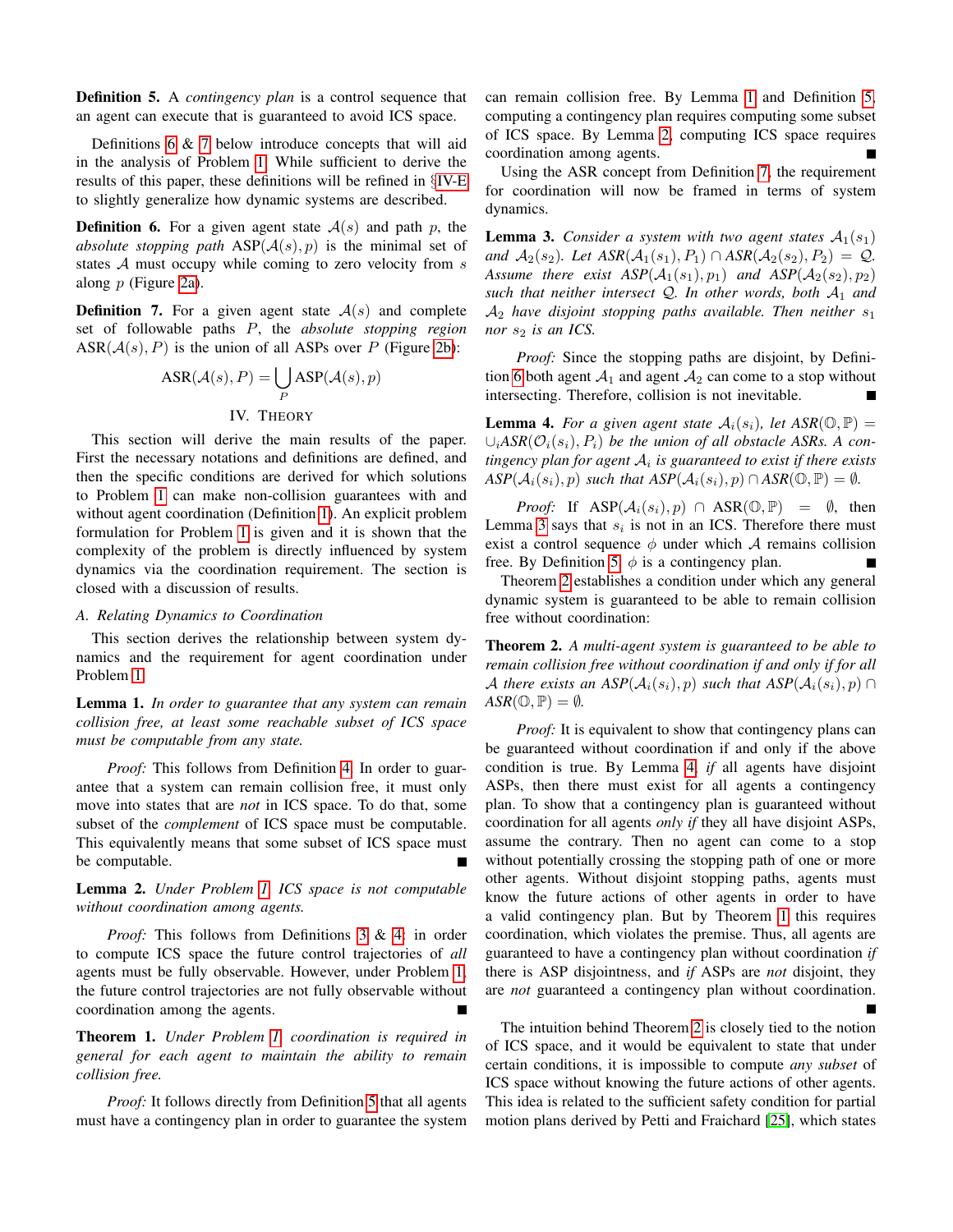that if the final state of a collision-free trajectory is not an ICS, then no state along the trajectory is an ICS state.

The following definition is made for convenience:

Definition 8. The condition that satisfies Theorem [2,](#page-3-5) that all agents have at least one disjoint stopping path, will be called *ASP disjointness*.

Theorem [2](#page-3-5) states that coordination is unnecessary under ASP disjointness. But how, in practice, could agents maintain that property without coordination? Trivially, if an agent modulates its dynamics such that it can always come to a stop without *possibly* intersecting the path of any other agent, the property is satisfied. Agents need no knowledge of the plans of other agents for this; they simply need knowledge of the dynamics of the system. This is the approach taken, for example, by Mazer et al. [\[22\]](#page-9-12) in the Ariadne's Clew algorithm. For most second-order systems, however, this behavior would likely be too conservative to be very useful. Worse, it's possible to specify initial conditions in a second-order system such that it is not possible to satisfy the property required by Theorem [2](#page-3-5) (see §[IV-D\)](#page-5-0). This is why, for example, the algorithm for multi-agent collision avoidance for second-order systems given by Bekris et al. [\[6\]](#page-8-10) requires coordination in order to maintain its guarantees.

But if Bekris et al. [\[6\]](#page-8-10) require coordination, why is it that van den Berg et al. [\[31\]](#page-9-3) do not? The ORCA framework they present is an efficient collision avoidance algorithm based on the VO representation that guarantees non-collision for very complex scenes without the need for agent coordination. As it turns out, Theorem [2](#page-3-5) allows the requirement for agent coordination for certain systems to always be dropped. Theorem [3](#page-4-0) will establish this possibility:

<span id="page-4-1"></span>**Lemma 5.** *For first-order systems,*  $ASP(\mathcal{A}(s), p) = \mathcal{A}(s)$ *, and* by extension,  $\bigcup_{P} \text{ASP}(\mathcal{A}(s), p) = \mathcal{A}(s) = \text{ASR}(\mathcal{A}(s), P)$ *.* 

*Proof:* That A can instantaneously stop means that the minimal set of states  $A$  must occupy while coming to a stop along *any* path  $p$  is exactly  $A(s)$ . This implies further that  $\bigcup_{\mathcal{P}} \text{ASP}(\mathcal{A}, P) = \mathcal{A}(s)$  which is equal to  $\text{ASR}(\mathcal{A})$  by Definition [7.](#page-3-1)

<span id="page-4-0"></span>Theorem 3. *A first-order multi-agent system that is not currently in collision is guaranteed to be able to remain collision free without coordination.*

*Proof:* Lemma [5](#page-4-1) implies that for systems with only firstorder constraints, ASP disjointness holds for all non-collision states. By Theorem [2,](#page-3-5) such a system is guaranteed to be able to remain collision free without coordination.

Note that any system described by the VO formulation is necessarily a first-order system and therefore Theorem [3](#page-4-0) applies to it. This means the fact that Bekris et al. [\[6\]](#page-8-10) required coordination for their solution and van den Berg et al. [\[31\]](#page-9-3) did not is directly a result of the system dynamics they employed: the former dealt with a second-order system, and the latter a first-order system.

At a deeper level, these results speak to the fundamental

problems with representing higher-order systems with lowerorder approximations. The VO representation, for instance, is a first-order approximation often used for mutual collision avoidance in multi-agent systems because of its simplicity and elegance. However, Theorem [3](#page-4-0) implies that the guarantees it makes are invalid for higher-order systems. This is demonstrated empirically by Wilkerson et al. [\[33\]](#page-10-3) who showed that using the VO representation in a second-order system can result in collisions, even though the algorithms guarantee noncollision.

#### *B. Collision Avoidance as a Decision Problem*

This section gives a formulation for Problem [1](#page-2-0) as a sequential decision making problem. The problem formulation is constructed such that it might reasonably map to real-world problems, but, to be clear, its purpose in this paper is to aid in the derivation of the main result, not to provide a practical solution to any specific problem instance.

As formulated, Problem [1](#page-2-0) is hybrid decision making/motion planning problem, so its solution will also take a form similar to the hybrid solutions mentioned in  $\S$ [II.](#page-1-3) Let  $R$  be some sufficiently dense roadmap approximation to  $S$  (for instance, a Stochastic Motion Roadmap [\[3\]](#page-8-11)), where "sufficiently dense" means dense enough to allow solutions to be found. Assume each agent is initialized at some vertex of  $R$ , and assume all agents plan at a uniform and aligned frequency. Assume all agents have full knowledge of system dynamics and of  $\mathcal{R}$ , and that some efficient method for computing ASRs exists<sup>[8](#page-4-2)</sup>. Assume that agents are capable of coordinating their actions (subject to the restrictions outlined in Problem [1\)](#page-2-0) in a way similar to that presented in Bekris et al. [\[6\]](#page-8-10), in which agents negotiate joint-contingency plans.

Define the problem  $G$  in its most general as a POSG:

<span id="page-4-3"></span>**Problem 2.** Let  $G = (\mathbb{A}, O, C, c_0, A, T, \Omega, R)$ , where:

- A is a set of agents whose states include contingency plans
- $\overline{O}$  is a set of finite observations (mapping of observable agent states to vertices of  $\mathcal{R}$ )
- $C$  is a set of configurations of the system (mapping of full agent states to vertices of  $\mathcal{R}$ )
- $c_0$  is a designated initial configuration
- $\bullet$  A is a finite set of actions that enable transition between any two vertices on R
- $T : \mathcal{C} \times A^k \times \mathcal{C} \rightarrow [0, 1]$  is the transition probability function, where  $T(c, a_1, \ldots, a_k, c')$  is the probability that configuration  $c'$  is reached from configuration  $c$  when each agent  $i$  chooses an action  $a_i$
- $\Omega: \mathcal{C} \times I \to O$  is the observation function, where  $\Omega(c, i)$ is the observation made in configuration  $c$  by agent  $i$ . The observation of one other agent may include the result of a negotiation (a joint-contingency plan); for all others the observation includes a distribution over contingency plans

<span id="page-4-2"></span><sup>8</sup>ASR computation can be treated as reachable set computations performed with either fast online approximations as in Johnson and Hauser [\[18\]](#page-9-13) or Allen et al. [\[1\]](#page-7-1), or via offline computation as in Valtazanos and Ramamoorthy [\[30\]](#page-9-14)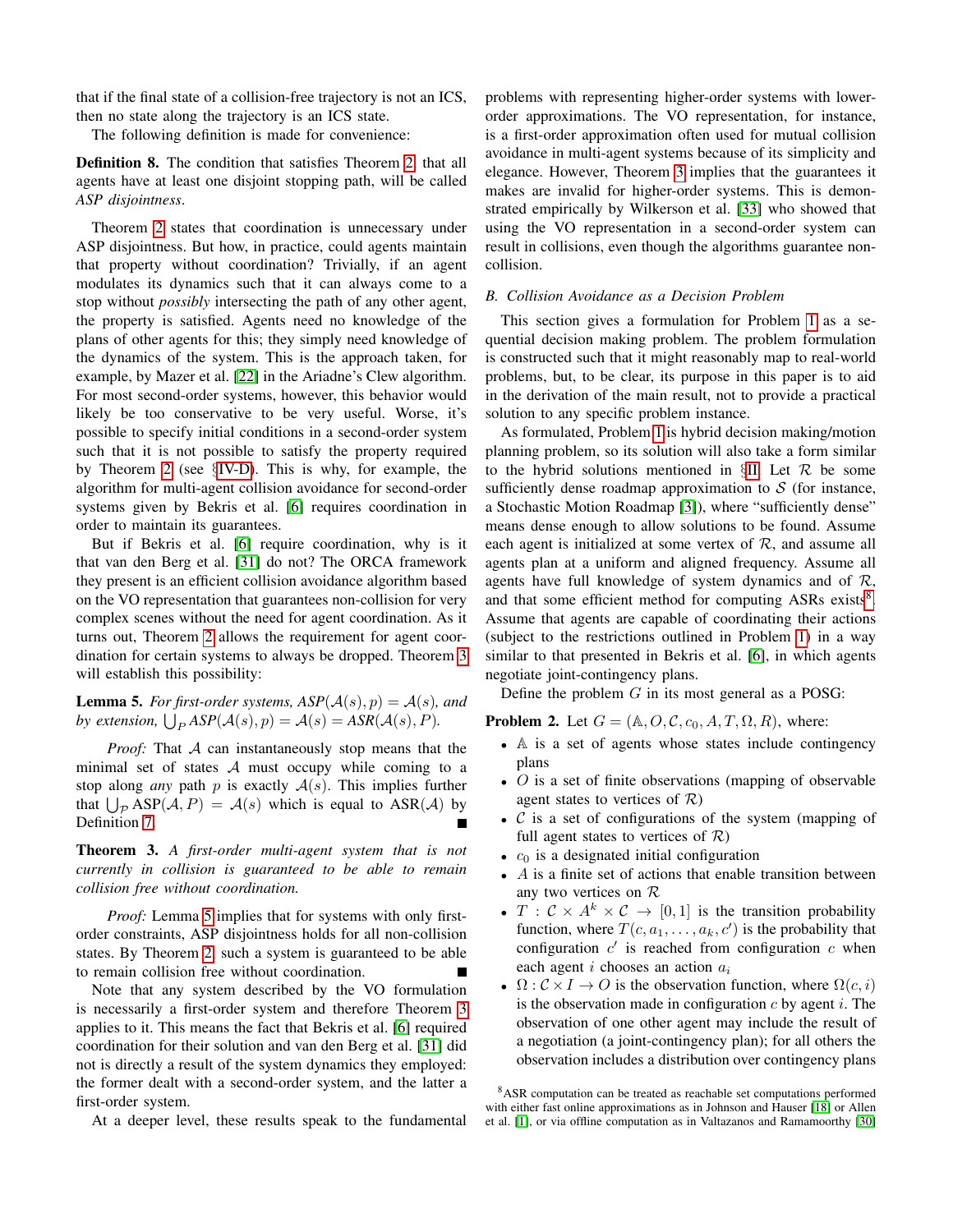•  $R : \mathcal{C} \times A^k \times I \rightarrow \Re$  is an reward function, where  $R(c, a_1, \ldots, a_k, i)$  is the reward gained by agent i in configuration c when the agents take actions  $a_1, \ldots, a_k$ 

## *C. Main Result*

This section derives main result of the paper, namely, that Problem [2](#page-4-3) can be reduced to an MDP provided the noncoordination guarantee of Theorem [2](#page-3-5) holds, and that it remains a POSG when it does not.

First, the reduction of  $G$  to an MDP under ASP disjointness:

<span id="page-5-1"></span>Lemma 6. *An agent* A *can assume arbitrary policies for all* O ∈ O *and maintain the non-collision guarantee provided the assumed policies at least maintain ASP disjointess.*

*Proof:* This follows directly from Theorem [2.](#page-3-5) From the standpoint of guaranteeing the ability to remain collision free, the action an agent takes is irrelevant so long as ASP disjointness is maintained.

Note that the principle of Lemma [6](#page-5-1) is closely related to that exploited by the ORCA framework.

## Theorem 4. *Under ASP disjointness,* G *can be modeled as an MDP.*

*Proof:* Lemma [6](#page-5-1) states that the ability to remain collision free can be assured whenever an agent  $A$  assigns arbitrary polices to other agents so long as ASP disjointness is maintained. This is key, because it means A does not need to *observe* anything about the other agents beyond what is already fully observable in order to plan and execute motions in the presence of those other agents.  $A$  is free to assume full observability in future actions and a shared reward function. The quality of the assumptions about future actions is irrelevant; they can be arbitrarily bad. It is only important that in the current state the agents can rely on each other not to violate ASP disjointness, and, as discussed previously, this can be done strictly with knowledge of system dynamics. Under the assumption of full observability,  $A$  can then incorporate the state of other agents into its own transition function, effectively centralizing the decision process. Thus,  $G$  is now equivalent to a fullyobservable, centralized, single-agent system. In other words, G is an MDP.

Now, if ASP disjointness cannot be guaranteed, G must remain a POSG:

# Theorem 5. *Without ASP disjointness,* G *must be modeled as a POSG.*

*Proof:* By Theorem [2](#page-3-5) says that in the absence of ASP disjointness, coordination among agents is required to maintain any non-collision guarantee. In the worst case, the agent ASRs may intersect in a way that requires more than two agents to coordinate contingency plans. Due to communication limitations, however, this necessarily induces partial observability of the contingency plans, and therefore the state, of at least one of the agents. Further, reasoning about future actions involving other agents requires consideration of nonshared reward functions because they are what determine the distribution over future actions. Under these conditions, the decision process is decentralized, multi-agent, and partiallyobservable with non-shared reward functions. By definition this is a POSG.

As covered in §[II](#page-1-3) the complexity difference between MDP's and POSG's is staggering, with the former falling into complexity class P, and the latter into NEXP in the cooperative case or NEXP<sup>NP</sup> in the non-cooperative case. The fact that the complexity of the system can be manipulated to keep it within a tractable realm simply by controlling the dynamics is both surprising and powerful, and may provide insight into how humans are capable of efficiently and successfully navigating complex, multi-agent systems. In the case of roadways, for instance, the environment constrains the set of motions to such an extent that virtually any forward motion ensures progress toward the goal, so optimality of the plan is of little value. Instead, if the focus is on maintaining ASP disjointness in the system, a planning problem that is, in principle, wildly intractable becomes comfortably tractable.

To summarize, this section has shown that system dynamics alone can be responsible for moving a problem between two types of problem models, and so have shown that the dynamics of a system can fundamentally change both the complexity class and model space of the problem. This is the main result of the paper, and is, to the best knowledge of the author, novel within the field of multi-agent collision avoidance.

## <span id="page-5-0"></span>*D. Exemplar Problem*

This section presents a simple multi-agent system that can be manipulated in certain ways to clearly demonstrate the ideas of this paper. The problem is as follows: three agents  $A_1$ ,  $A_2$ , and  $A_3$  are traversing a fixed path that splits around a single median (Figure [3a\)](#page-6-0). All agents can only move along the path or one of its branches.  $A_1$  and  $A_2$  desire to make it past the median, and  $A_3$  desires to stay around the median. As  $A_1$ and  $A_2$  traverse the path, they reach a point where they must make a decision about how to proceed (Figure [3b\)](#page-6-0). Note that because only the collision avoidance problem is of concern, it is not a criterion for success that the agents can make it past each other successfully. Success only requires that they remain collision free, so, for instance, a deadlock situation satisfies the requirements, even if it is not the most desirable outcome.

Suppose the agents occupy a first-order system. In this case, their ASRs are disjoint unless or until they actually collide. Theorem [3](#page-4-0) guarantees that, for any initial velocity, they can all proceed without coordination while maintaining the guarantee that collision is not inevitable (Figure [3c\)](#page-6-0). On the other hand, assume the agents occupy a second-order system. For a sufficiently high initial velocity, none of the three agents have an ASP that can be guaranteed to be disjoint of all other ASRs (Figure [3d\)](#page-6-0). It should be clear both by inspection and by Theorem [2](#page-3-5) that maintaining any non-collision guarantee is *only* possible in this case if they somehow coordinate.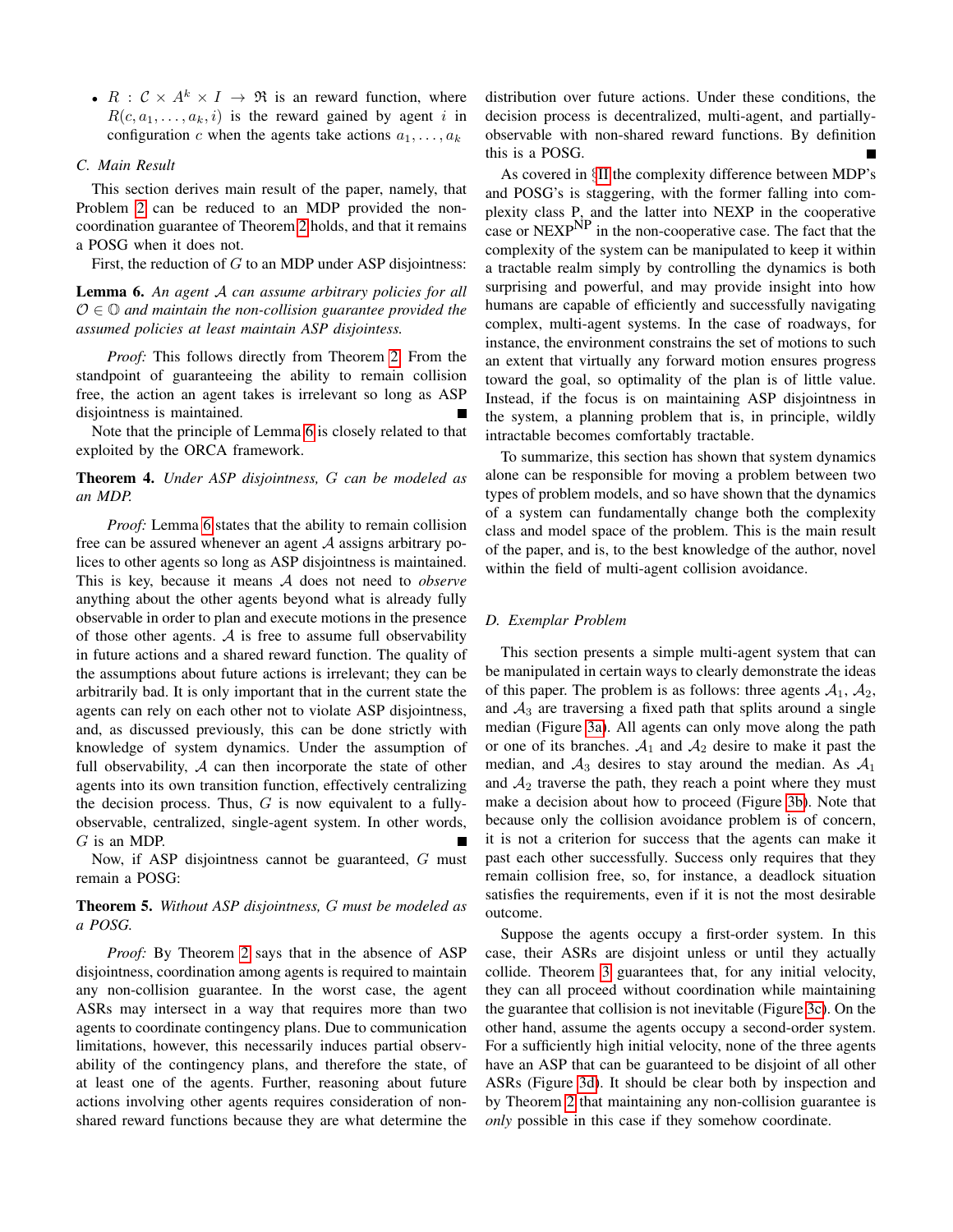<span id="page-6-0"></span>



(a) A simple multi-agent system: agents  $A_1$ ,  $A_2$ , and  $A_3$  are moving along shared paths and must navigate around each other.



(b) At the branching point in the path,  $A_1$  and  $A_2$  must make a decision about which branch to follow.



(c) In a first-order system, the ASR's are invariant to the state of the system, and only extend longitudinally to the extents of the agents. The pink regions illustrate the extent of the ASR along the path being followed. In such a scenario, the ASP disjointness property always holds for any initial state.

(d) A second-order system with a high initial velocity results in an initial system state without a guarantee of ASP disjointness.  $ASR<sub>1</sub>$  and  $ASR<sub>2</sub>$  extend beyond the median, and  $ASR<sub>3</sub>$  circles the median. In such a scenario, there is significant overlap in the ASR's for each agent, indicated by the darker shaded regions.

Fig. 3: Exemplar problem. ASRs are indicated as exaggerated pink regions for each agent with dashed lines indicating extents.

<span id="page-6-1"></span>

Fig. 4: For a given agent state  $A(s)$ , reference velocity  $v_r$ , and set of followable paths P, the *relative stopping region*  $RSR(\mathcal{A}(s), v_r, P)$  is the ASR computed with respect to the reference velocity  $v_r$ . This figure illustrates RSRs for various reference velocities  $v_{ref}$  in a two agent system. The two disc agents are traveling on a 2D plane with the same velocity v. In (a) the reference velocity is taken as  $v$ , so the stopping regions are the agents themselves. In (b)-(d) the reference velocity is taken as progressively smaller fractions of  $v$ . Here agents obey the same dynamics as in in Figure [2.](#page-2-5)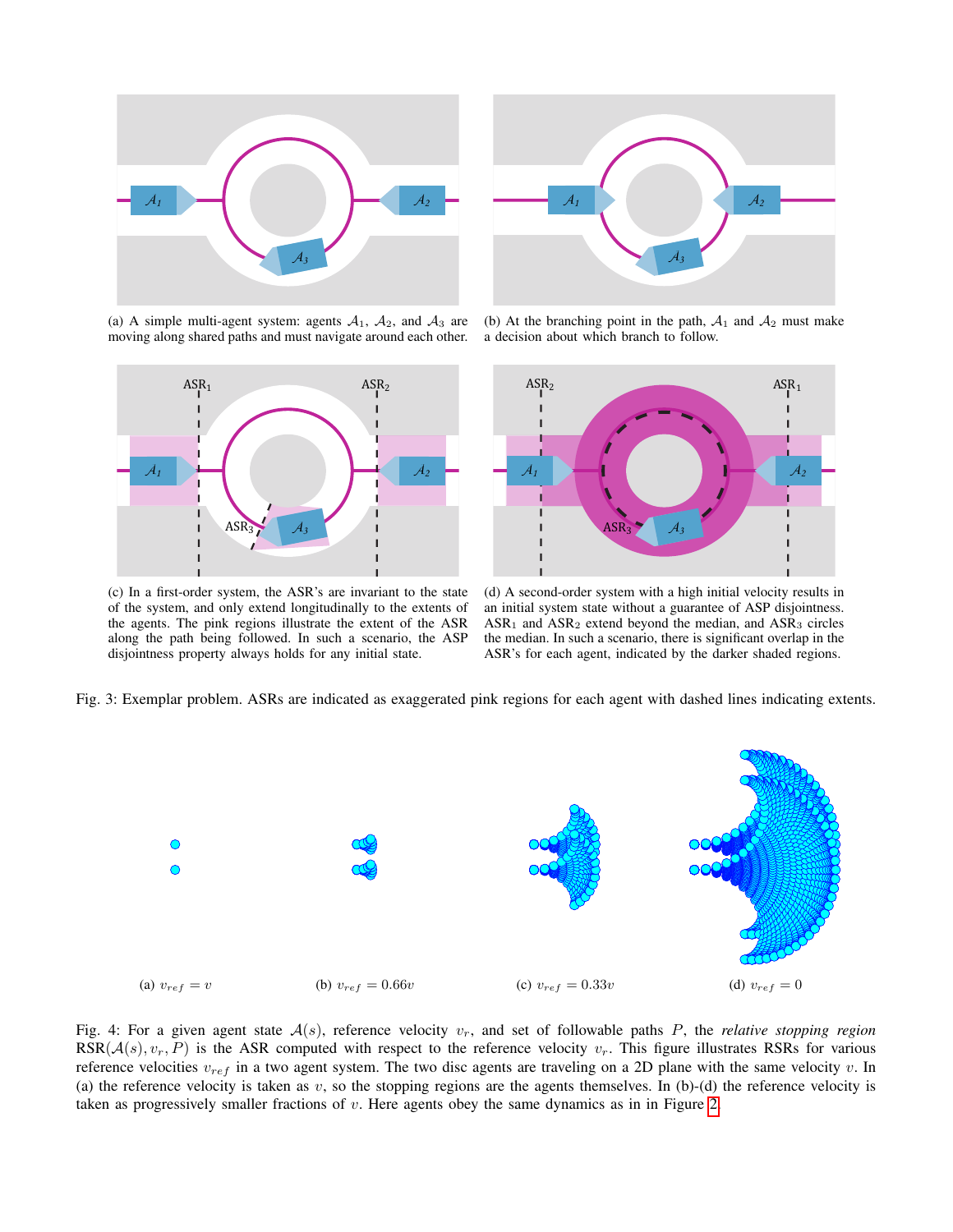## <span id="page-7-0"></span>*E. Generalizing from Absolute to Relative Stopping Regions*

So far ASPs and ASRs have been constructed in terms of the agent coming to an absolute zero velocity state. However, this is not strictly necessary. A stopping region defined in terms of a *relative* zero velocity state is more general and can allow ASP disjointness to be exploited in a wider range of systems, in particular, those systems consisting of agents moving at high absolute velocities, but low relative velocities. This wider application is possible due to the fact that stopping regions defined in terms of relative velocities can be much smaller than their absolute counterparts. With only minor refinement in the existing definitions, these *relative* stopping regions will now be defined.

To derive relative stopping regions, the reference frame used in Problem [1](#page-2-0) is extended to include a velocity:

Definition 9. A *velocity reference frame* is a spatial reference frame that is translationally offset from a parent frame over time according to a constant reference velocity. Unless otherwise noted, the phrase "velocity frame" will refer to velocity reference frame.

Rather than restricting agents to a fixed, global reference frame, they are allowed to choose among any velocity frame. Naturally, this induces a dependence of the coordination requirement on the reference velocity. Lemma [7](#page-7-2) extends Theorem [2](#page-3-5) to account for this:

<span id="page-7-2"></span>Lemma 7. *A multi-agent system is guaranteed to be able to remain collision free without coordination if there exists a velocity frame such that Theorem [2](#page-3-5) holds.*

*Proof:* Suppose there exists a velocity frame  $F$  such that Theorem [2](#page-3-5) holds. Let  $F$  be the shared reference frame. Theorem [2](#page-3-5) can now be applied.

Relative stopping regions can now be defined:

**Definition 10.** For a given agent state  $A(s)$ , reference velocity  $v_r$ , and set of followable paths  $P$ , the *relative stopping region*  $RSR(\mathcal{A}(s), v_r, P)$  is the ASR computed for the velocity frame with reference velocity  $v_r$  (Figure [4\)](#page-6-1).

The relative stopping path (RSP) is defined similarly. Note that there's no incompatibility between the results derived in this paper and the notion of relative stopping versus absolute stopping; the reference frame chosen for any problem is arbitrary to begin with. Formally including the reference frame in the definition simply acknowledges that fact.

The next section will discuss future work and possible applications for these results.

### V. FUTURE WORK & APPLICATIONS

As stated before, RSPs and RSRs are especially useful for high-absolute/low-relative velocity systems, and one very important class of such systems is the highway (or freeway, or motorway) system. One formulation for the highway problem would be to plan motions that minimize RSR intersections by treating the minimization as a minimum constraint removal problem (Hauser [\[16\]](#page-8-13), Erickson and LaValle [\[9\]](#page-8-14)). Such a

formulation would allow fine-grained control over the degree of coordination necessary and with whom it must be done.

In this paper, agents are assumed to have no knowledge of how others move aside from their dynamic capabilities, but this could be generalized to give all agents access to a set of predefined rules. For instance, right-of-way rules could be defined that allow the need for coordination to be removed from more complex interactions because agents following those rules are guaranteed to have contingency plans. This achieves the same result as the ASP disjointness condition while allowing more complex interactions. In fact, the ASP disjointness condition itself is essentially a pre-defined rule, but one that is derivable strictly from the physical properties of the system. Such an extension to incorporate arbitrary rules would tie together the results of this paper with the "social laws" ideas presented by Shoham and Tennenholtz [\[28\]](#page-9-8) and would be an interesting and valuable avenue of investigation.

It seems also plausible that the applicability of the results could be expanded even more by extending the stopping region concept to include *holding patterns*, which are control trajectories of agents that follow some fixed pattern. Coordination requirements could then be derived for systems consisting of airplane-like agents. Additionally, for systems with low absolute and low relative velocities (such as navigating among pedestrians), low-energy collisions may be permissible, and the "stopping" region concept could be amended to define terminal states of non-zero velocities.

Problem [1](#page-2-0) also does not explicitly specify a discrete or continuous time system. In practice, most systems are discrete time. It should be straightforward to amend these results to deal with them explicitly, and the incorporation of system timing will be vital for any practical application. The work of Bekris et al. [\[6\]](#page-8-10) dealt extensively with the general problem of discrete time steps in multi-agent systems and would serve as an excellent resource.

## VI. CONCLUSIONS

This paper presented a novel result showing that system dynamics can have a direct impact on both the theoretical complexity and solution space of multi-agent collision avoidance problems. The result is based on the fact that a requirement for agent coordination in a multi-agent system can fundamentally alter the problem model, and it was shown that system dynamics alone can add or remove this requirement. The proof of this assertion is constructive in nature, which allows the coordination requirement to be quantified, which, to the best of the author's knowledge, is also a novel contribution. An exemplar problem was given to demonstrate the results and then future work and applications were discussed.

#### **REFERENCES**

<span id="page-7-1"></span>[1] Ross E. Allen, Ashley A. Clark, Joseph A. Starek, and Marco Pavone. A machine learning approach for realtime reachability analysis. In *2014 IEEE/RSJ International Conference on Intelligent Robots and Systems,*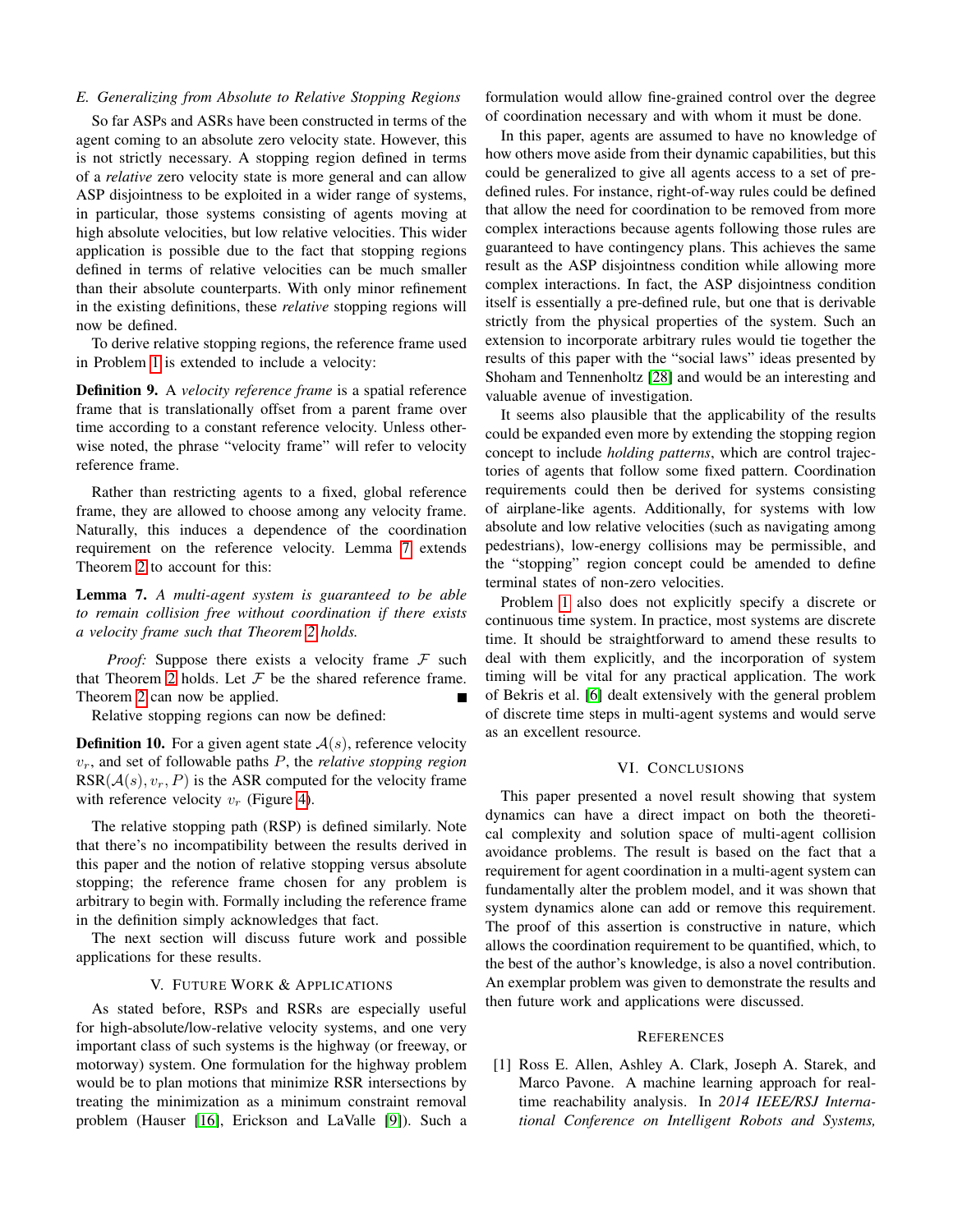*Chicago, IL, USA, September 14-18, 2014*, pages 2202– 2208. IEEE, 2014. doi: 10.1109/IROS.2014.6942859. URL [http://dx.doi.org/10.1109/IROS.2014.6942859.](http://dx.doi.org/10.1109/IROS.2014.6942859)

- <span id="page-8-9"></span>[2] Javier Alonso-Mora, Andreas Breitenmoser, Martin Rufli, Paul A. Beardsley, and Roland Siegwart. Optimal reciprocal collision avoidance for multiple nonholonomic robots. In Alcherio Martinoli, Francesco Mondada, Nikolaus Correll, Grégory Mermoud, Magnus Egerstedt, M. Ani Hsieh, Lynne E. Parker, and Kasper Støy, editors, *Distributed Autonomous Robotic Systems - The 10th International Symposium, DARS 2010, Lausanne, Switzerland, November 1-3, 2010*, volume 83 of *Springer Tracts in Advanced Robotics*, pages 203– 216. Springer, 2010. ISBN 978-3-642-32722-3. doi: 10.1007/978-3-642-32723-0 15. URL [http://dx.doi.org/](http://dx.doi.org/10.1007/978-3-642-32723-0_15) [10.1007/978-3-642-32723-0](http://dx.doi.org/10.1007/978-3-642-32723-0_15) 15.
- <span id="page-8-11"></span>[3] Ron Alterovitz, Thierry Siméon, and Kenneth Y. Goldberg. The stochastic motion roadmap: A sampling framework for planning with markov motion uncertainty. In Wolfram Burgard, Oliver Brock, and Cyrill Stachniss, editors, *Robotics: Science and Systems III, June 27-30, 2007, Georgia Institute of Technology, Atlanta, Georgia, USA*. The MIT Press, 2007. ISBN 978-0-262-52484- 1. URL [http://www.roboticsproceedings.org/rss03/p30.](http://www.roboticsproceedings.org/rss03/p30.html) [html.](http://www.roboticsproceedings.org/rss03/p30.html)
- <span id="page-8-0"></span>[4] Andrew Bacha, Cheryl Bauman, Ruel Faruque, Michael Fleming, Chris Terwelp, Charles F. Reinholtz, Dennis Hong, Al Wicks, Thomas Alberi, David Anderson, Stephen Cacciola, Patrick Currier, Aaron Dalton, Jesse Farmer, Jesse Hurdus, Shawn Kimmel, Peter King, Andrew Taylor, David Van Covern, and Mike Webster. Odin: Team victortango's entry in the DARPA urban challenge. *J. Field Robotics*, 25(8):467–492, 2008. doi: 10.1002/rob.20248. URL [http://dx.doi.org/10.1002/rob.](http://dx.doi.org/10.1002/rob.20248) [20248.](http://dx.doi.org/10.1002/rob.20248)
- <span id="page-8-8"></span>[5] K. E. Bekris. Avoiding inevitable collision states: Safety and computational efficiency in replanning with sampling-based algorithms. May 2010 2010. URL [http:](http://www.cs.rutgers.edu/~kb572/pubs/ics_tradeoffs.pdf) [//www.cs.rutgers.edu/](http://www.cs.rutgers.edu/~kb572/pubs/ics_tradeoffs.pdf)∼kb572/pubs/ics\_tradeoffs.pdf.
- <span id="page-8-10"></span>[6] Kostas E. Bekris, Devin K. Grady, Mark Moll, and Lydia E. Kavraki. Safe distributed motion coordination for second-order systems with different planning cycles. *I. J. Robotic Res.*, 31(2):129–150, 2012. doi: 10.1177/0278364911430420. URL [http://dx.doi.org/10.](http://dx.doi.org/10.1177/0278364911430420) [1177/0278364911430420.](http://dx.doi.org/10.1177/0278364911430420)
- <span id="page-8-4"></span>[7] Daniel S. Bernstein, Robert Givan, Neil Immerman, and Shlomo Zilberstein. The complexity of decentralized control of markov decision processes. *Math. Oper. Res.*, 27(4):819–840, 2002. doi: 10.1287/moor.27.4.819.297. URL [http://dx.doi.org/10.1287/moor.27.4.819.297.](http://dx.doi.org/10.1287/moor.27.4.819.297)
- <span id="page-8-3"></span>[8] Craig Boutilier. Planning, learning and coordination in multiagent decision processes. In Yoav Shoham, editor, *Proceedings of the Sixth Conference on Theoretical Aspects of Rationality and Knowledge, De Zeeuwse Stromen, The Netherlands, March 17-20 1996*, pages 195–210. Morgan Kaufmann, 1996. ISBN 1-55860-417-

0.

- <span id="page-8-14"></span>[9] Lawrence H. Erickson and Steven M. LaValle. A simple, but NP-hard, motion planning problem. In Marie desJardins and Michael L. Littman, editors, *Proceedings of the Twenty-Seventh AAAI Conference on Artificial Intelligence, July 14-18, 2013, Bellevue, Washington, USA.* AAAI Press, 2013. ISBN 978-1-57735-615-8. URL [http://www.aaai.org/ocs/index.php/AAAI/AAAI13/](http://www.aaai.org/ocs/index.php/AAAI/AAAI13/paper/view/6280) [paper/view/6280.](http://www.aaai.org/ocs/index.php/AAAI/AAAI13/paper/view/6280)
- <span id="page-8-6"></span>[10] Paolo Fiorini and Zvi Shiller. Motion planning in dynamic environments using velocity obstacles. *I. J. Robotic Res.*, 17(7):760–772, 1998. doi: 10.1177/ 027836499801700706. URL [http://dx.doi.org/10.1177/](http://dx.doi.org/10.1177/027836499801700706) [027836499801700706.](http://dx.doi.org/10.1177/027836499801700706)
- <span id="page-8-12"></span>[11] Thierry Fraichard. Trajectory planning in a dynamic workspace: a 'state-time space' approach. *Advanced Robotics*, 13(1):75–94, 1998. doi: 10.1163/ 156855399X00928. URL [http://dx.doi.org/10.1163/](http://dx.doi.org/10.1163/156855399X00928) [156855399X00928.](http://dx.doi.org/10.1163/156855399X00928)
- <span id="page-8-7"></span>[12] Thierry Fraichard and Hajime Asama. Inevitable collision states - a step towards safer robots? *Advanced Robotics*, 18(10):1001–1024, 2004. doi: 10.1163/ 1568553042674662. URL [http://dx.doi.org/10.1163/](http://dx.doi.org/10.1163/1568553042674662) [1568553042674662.](http://dx.doi.org/10.1163/1568553042674662)
- <span id="page-8-5"></span>[13] Judy Goldsmith and Martin Mundhenk. Competition adds complexity. In John C. Platt, Daphne Koller, Yoram Singer, and Sam T. Roweis, editors, *Advances in Neural Information Processing Systems 20, Proceedings of the Twenty-First Annual Conference on Neural Information Processing Systems, Vancouver, British Columbia, Canada, December 3-6, 2007*, pages 561–568. Curran Associates, Inc., 2007. URL [http://papers.nips.cc/paper/](http://papers.nips.cc/paper/3163-competition-adds-complexity) [3163-competition-adds-complexity.](http://papers.nips.cc/paper/3163-competition-adds-complexity)
- <span id="page-8-2"></span>[14] Dan Halperin and Micha Sharir. A near-quadratic algorithm for planning the motion of a polygon in a polygonal environment. *Discrete & Computational Geometry*, 16 (2):121–134, 1996. doi: 10.1007/BF02716803. URL [http://dx.doi.org/10.1007/BF02716803.](http://dx.doi.org/10.1007/BF02716803)
- <span id="page-8-1"></span>[15] John Harding, Gregory Powell, Rebecca Yoon, Joshua Fikentscher, Charlene Doyle, Dana Sade, Mike Lukuc, Jim Simons, and Jing Wang. Vehicle-to-vehicle communications: Readiness of v2v technology for application. Technical Report DOT HS 812 014, U.S. Department of Transportation, National Highway Transportation Safety Administration, National Highway Traffic Safety Administration, 1200 New Jersey Avenue SE. Washington, DC 20590, August 2014. URL [http://www.nhtsa.gov/staticfiles/rulemaking/pdf/V2V/](http://www.nhtsa.gov/staticfiles/rulemaking/pdf/V2V/Readiness-of-V2V-Technology-for-Application-812014.pdf) [Readiness-of-V2V-Technology-for-Application-812014.](http://www.nhtsa.gov/staticfiles/rulemaking/pdf/V2V/Readiness-of-V2V-Technology-for-Application-812014.pdf) [pdf.](http://www.nhtsa.gov/staticfiles/rulemaking/pdf/V2V/Readiness-of-V2V-Technology-for-Application-812014.pdf)
- <span id="page-8-13"></span>[16] Kris K. Hauser. The minimum constraint removal problem with three robotics applications. In Emilio Frazzoli, Tomás Lozano-Pérez, Nicholas Roy, and Daniela Rus, editors, *Algorithmic Foundations of Robotics X - Proceedings of the Tenth Workshop on the Algorithmic Foundations of Robotics, WAFR 2012, MIT, Cam-*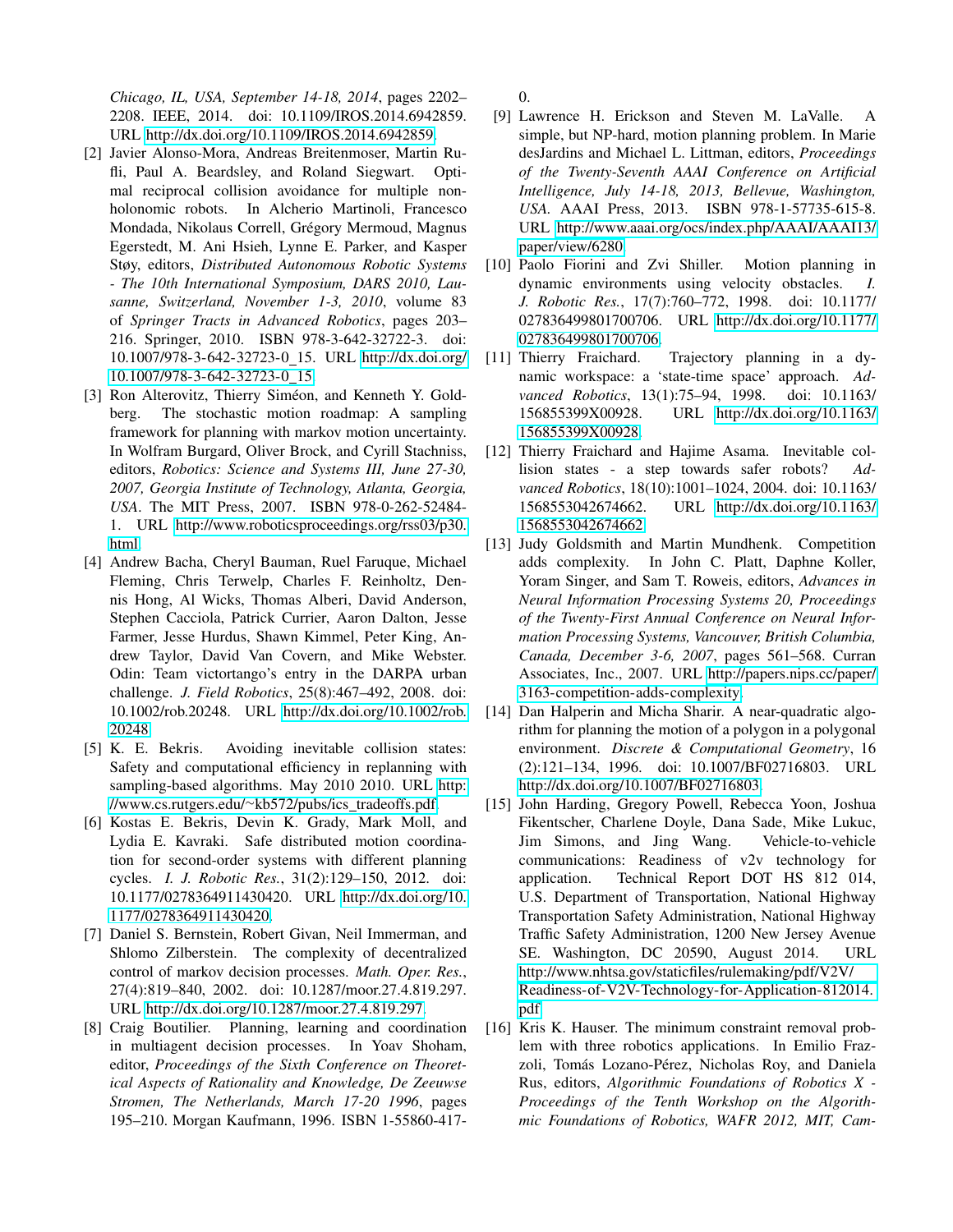*bridge, Massachusetts, USA, June 13-15 2012*, volume 86 of *Springer Tracts in Advanced Robotics*, pages 1– 17. Springer, 2012. ISBN 978-3-642-36278-1. doi: 10.1007/978-3-642-36279-8 1. URL [http://dx.doi.org/](http://dx.doi.org/10.1007/978-3-642-36279-8_1) [10.1007/978-3-642-36279-8](http://dx.doi.org/10.1007/978-3-642-36279-8_1) 1.

- <span id="page-9-5"></span>[17] J.E. Hopcroft, J.T. Schwartz, and M. Sharir. On the complexity of motion planning for multiple independent objects; pspace- hardness of the "warehouseman's problem". *The International Journal of Robotics Research*, 3(4):76?88, 1984. URL [http://ijr.sagepub.com/content/3/](http://ijr.sagepub.com/content/3/4/76.short) [4/76.short.](http://ijr.sagepub.com/content/3/4/76.short)
- <span id="page-9-13"></span>[18] Jeff Johnson and Kris K. Hauser. Optimal accelerationbounded trajectory planning in dynamic environments along a specified path. In *IEEE International Conference on Robotics and Automation, ICRA 2012, 14- 18 May, 2012, St. Paul, Minnesota, USA*, pages 2035– 2041. IEEE, 2012. ISBN 978-1-4673-1403-9. doi: 10.1109/ICRA.2012.6225233. URL [http://dx.doi.org/10.](http://dx.doi.org/10.1109/ICRA.2012.6225233) [1109/ICRA.2012.6225233.](http://dx.doi.org/10.1109/ICRA.2012.6225233)
- <span id="page-9-10"></span>[19] Leslie Pack Kaelbling and Tomás Lozano-Pérez. Integrated task and motion planning in belief space. *I. J. Robotic Res.*, 32(9-10):1194–1227, 2013. doi: 10.1177/0278364913484072. URL [http://dx.doi.org/10.](http://dx.doi.org/10.1177/0278364913484072) [1177/0278364913484072.](http://dx.doi.org/10.1177/0278364913484072)
- <span id="page-9-9"></span>[20] Subbarao Kambhampati, Mark R. Cutkosky, Marty Tenenbaum, and Soo Hong Lee. Combining specialized reasoners and general purpose planners: A case study. In Thomas L. Dean and Kathleen McKeown, editors, *Proceedings of the 9th National Conference on Artificial Intelligence, Anaheim, CA, USA, July 14- 19, 1991, Volume 1.*, pages 199–205. AAAI Press / The MIT Press, 1991. ISBN 0-262-51059-6. URL [http://www.aaai.org/Library/AAAI/1991/aaai91-032.php.](http://www.aaai.org/Library/AAAI/1991/aaai91-032.php)
- <span id="page-9-7"></span>[21] Steven M. LaValle and James J. Kuffner. Randomized kinodynamic planning. *I. J. Robotic Res.*, 20(5):378– 400, 2001. doi: 10.1177/02783640122067453. URL [http:](http://dx.doi.org/10.1177/02783640122067453) [//dx.doi.org/10.1177/02783640122067453.](http://dx.doi.org/10.1177/02783640122067453)
- <span id="page-9-12"></span>[22] Emmanuel Mazer, Juan Manuel Ahuactzin, and Pierre Bessière. The ariadne's clew algorithm. *J. Artif. Intell. Res. (JAIR)*, 9:295–316, 1998. doi: 10.1613/jair.468. URL [http://dx.doi.org/10.1613/jair.468.](http://dx.doi.org/10.1613/jair.468)
- <span id="page-9-2"></span>[23] Michael Montemerlo, Jan Becker, Suhrid Bhat, Hendrik Dahlkamp, Dmitri Dolgov, Scott Ettinger, Dirk Hähnel, Tim Hilden, Gabe Hoffmann, Burkhard Huhnke, Doug Johnston, Stefan Klumpp, Dirk Langer, Anthony Levandowski, Jesse Levinson, Julien Marcil, David Orenstein, Johannes Paefgen, Isaac Penny, Anna Petrovskaya, Mike Pflueger, Ganymed Stanek, David Stavens, Antone Vogt, and Sebastian Thrun. Junior: The stanford entry in the urban challenge. *J. Field Robotics*, 25(9):569–597, 2008. doi: 10.1002/rob.20258. URL [http://dx.doi.org/10.](http://dx.doi.org/10.1002/rob.20258) [1002/rob.20258.](http://dx.doi.org/10.1002/rob.20258)
- <span id="page-9-6"></span>[24] Christos H. Papadimitriou and John N. Tsitsiklis. The complexity of markov decision processes. *Mathematics of Operations Research*, 12(3):441–450, 1987. ISSN 0364765X, 15265471. URL [http://www.jstor.org/stable/](http://www.jstor.org/stable/3689975)

[3689975.](http://www.jstor.org/stable/3689975)

- <span id="page-9-11"></span>[25] Stéphane Petti and Thierry Fraichard. Safe motion planning in dynamic environments. In *2005 IEEE/RSJ International Conference on Intelligent Robots and Systems, Edmonton, Alberta, Canada, August 2-6, 2005*, pages 2210–2215. IEEE, 2005. ISBN 0-7803-8912-3. doi: 10.1109/IROS.2005.1545549. URL [http://dx.doi.](http://dx.doi.org/10.1109/IROS.2005.1545549) [org/10.1109/IROS.2005.1545549.](http://dx.doi.org/10.1109/IROS.2005.1545549)
- <span id="page-9-4"></span>[26] John H. Reif. Complexity of the mover's problem and generalizations (extended abstract). In *20th Annual Symposium on Foundations of Computer Science, San Juan, Puerto Rico, 29-31 October 1979*, pages 421–427. IEEE Computer Society, 1979. doi: 10.1109/SFCS.1979.10. URL [http://dx.doi.org/10.1109/SFCS.1979.10.](http://dx.doi.org/10.1109/SFCS.1979.10)
- <span id="page-9-0"></span>[27] John H. Reif and Micha Sharir. Motion planning in the presence of moving obstacles. In *26th Annual Symposium on Foundations of Computer Science, Portland, Oregon, USA, 21-23 October 1985*, pages 144–154. IEEE Computer Society, 1985. ISBN 0-8186-0644-4. doi: 10.1109/SFCS.1985.36. URL [http://dx.doi.org/10.1109/](http://dx.doi.org/10.1109/SFCS.1985.36) [SFCS.1985.36.](http://dx.doi.org/10.1109/SFCS.1985.36)
- <span id="page-9-8"></span>[28] Yoav Shoham and Moshe Tennenholtz. On social laws for artificial agent societies: Off-line design. *Artif. Intell.*, 73(1-2):231–252, 1995. doi: 10.1016/0004-3702(94) 00007-N. URL [http://dx.doi.org/10.1016/0004-3702\(94\)](http://dx.doi.org/10.1016/0004-3702(94)00007-N) [00007-N.](http://dx.doi.org/10.1016/0004-3702(94)00007-N)
- <span id="page-9-1"></span>[29] Christopher Urmson, Joshua Anhalt, J. Andrew (Drew) Bagnell, Christopher R. Baker, Robert E Bittner, John M Dolan, David Duggins, David Ferguson , Tugrul Galatali, Hartmut Geyer, Michele Gittleman, Sam Harbaugh, Martial Hebert , Thomas Howard, Alonzo Kelly , David Kohanbash, Maxim Likhachev , Nick Miller, Kevin Peterson, Ragunathan Rajkumar, Paul Rybski, Bryan Salesky, Sebastian Scherer, Young-Woo Seo, Reid Simmons , Sanjiv Singh, Jarrod M Snider, Anthony (Tony) Stentz , William (Red) L. Whittaker, and Jason Ziglar. Tartan racing: A multi-modal approach to the darpa urban challenge. Technical Report CMU-RI-TR-, Robotics Institute, Pittsburgh, PA, April 2007. URL [http://www.](http://www.ri.cmu.edu/publication_view.html?pub_id=6906) [ri.cmu.edu/publication](http://www.ri.cmu.edu/publication_view.html?pub_id=6906) view.html?pub id=6906.
- <span id="page-9-14"></span>[30] Aris Valtazanos and Subramanian Ramamoorthy. Online motion planning for multi-robot interaction using composable reachable sets. In Thomas Röfer, Norbert Michael Mayer, Jesus Savage, and Uluc Saranli, editors, *RoboCup 2011: Robot Soccer World Cup XV [papers from the 15th Annual RoboCup International Symposium, Istanbul, Turkey, July 2011]*, volume 7416 of *Lecture Notes in Computer Science*, pages 186– 197. Springer, 2011. ISBN 978-3-642-32059-0. doi: 10.1007/978-3-642-32060-6 16. URL [http://dx.doi.org/](http://dx.doi.org/10.1007/978-3-642-32060-6_16) [10.1007/978-3-642-32060-6](http://dx.doi.org/10.1007/978-3-642-32060-6_16) 16.
- <span id="page-9-3"></span>[31] Jur van den Berg, Stephen J. Guy, Ming C. Lin, and Dinesh Manocha. Reciprocal *n*-body collision avoidance. In Cédric Pradalier, Roland Siegwart, and Gerhard Hirzinger, editors, *Robotics Research - The 14th International Symposium, ISRR 2009, August 31*